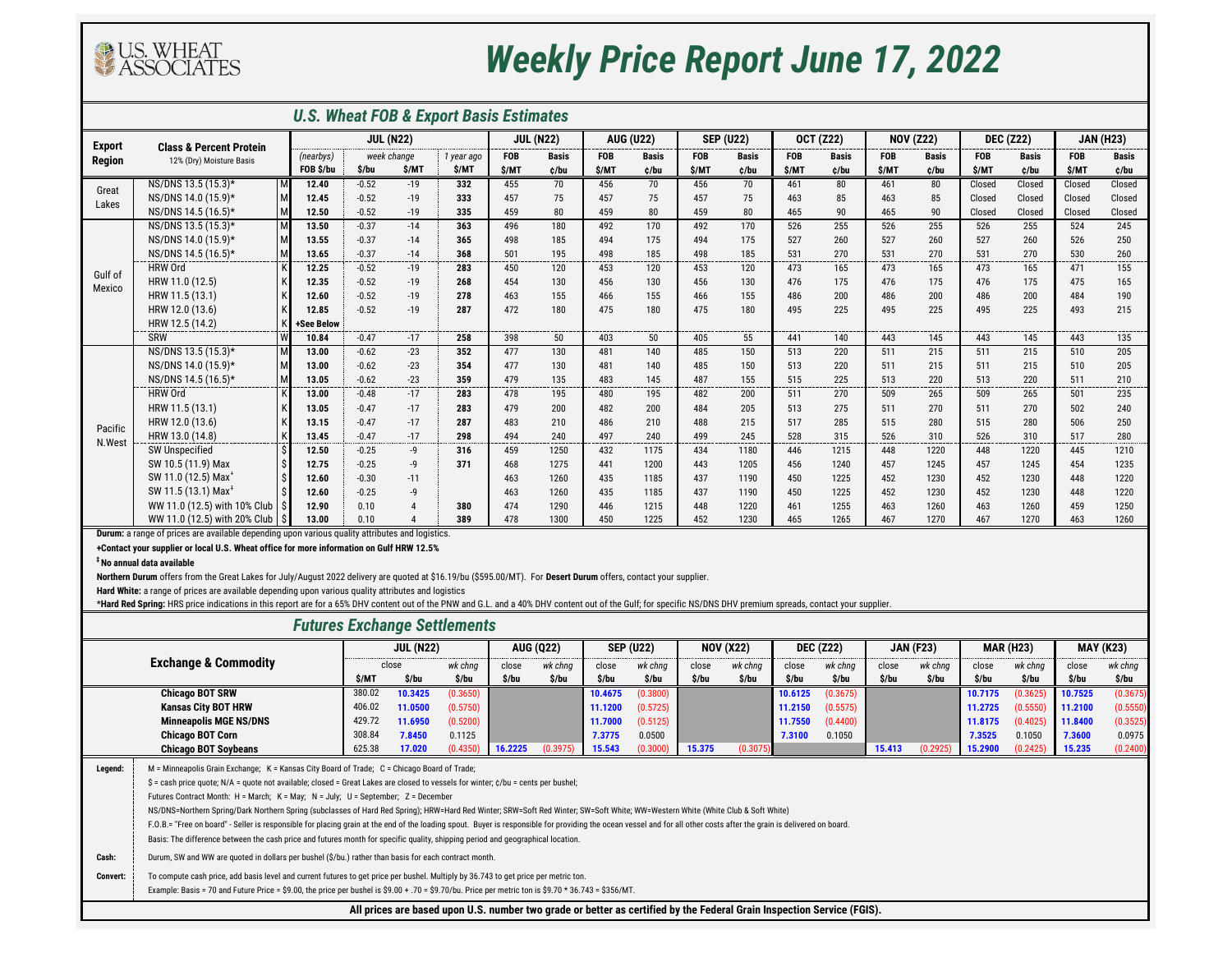

## *Weekly Price Report June 17, 2022*

|                                          | <b>Ocean Freight Rate Estimates for Nearby Delivery</b>                                                                             | U.S. dollars/metric ton |                        |                 |                    |                |                |                 |                                                                           |
|------------------------------------------|-------------------------------------------------------------------------------------------------------------------------------------|-------------------------|------------------------|-----------------|--------------------|----------------|----------------|-----------------|---------------------------------------------------------------------------|
| Export                                   | Import                                                                                                                              | Handy                   | Handymax               | Panamax         | Freight Index**    | General        | Grain Freight  | Number of       | <b>Ocean Freight Rate Indices</b>                                         |
| Region                                   | Region                                                                                                                              | 25-30 TMT               | 40-46 TMT              | 54+ TMT         | <b>Week Ending</b> | Index          | Index          | <b>Fixtures</b> | 650                                                                       |
| U.S. Gulf                                | Mexico (Veracruz)                                                                                                                   | 31                      | $\overline{27}$        |                 | 6/17/2022          | 509.5          | 595.5          | 497             |                                                                           |
| U.S. Gulf                                | W. South America (Peru/Ecu)                                                                                                         |                         |                        | 60              | 6/10/2022          | 514.1          | 601.0          | 487             | 600                                                                       |
| U.S. Gulf                                | S. South America (Chile)                                                                                                            |                         |                        | 76              | 6/3/2022           | 514.4          | 601.0          | 229             |                                                                           |
| U.S. Gulf                                | N. South America (Colombia)                                                                                                         | 45                      | 45                     | 46              | 5/27/2022          | 517.4          | 601.0          | 438             | 550                                                                       |
| U.S. Gulf                                | E. South America (Brazil)                                                                                                           |                         | 46                     |                 | 5/20/2022          | 517.9          | 601.0          | 413             |                                                                           |
| U.S. Gulf                                | West Africa (Nigeria)                                                                                                               | 65                      |                        |                 | 5/13/2022          | 510.0          | 597.2          | 443             | 500                                                                       |
| U.S. Gulf                                | East Mediterranean (Italy)                                                                                                          | 78                      |                        |                 | 5/6/2022           | 501.6          | 597.2          | 320             |                                                                           |
| U.S. Gulf                                | West Mediterranean (Morocco)                                                                                                        | 73                      |                        |                 | 4/29/2022          | 496.7          | 597.2          | 511             | 450                                                                       |
| U.S. Gulf                                | Persian Gulf (Iraq)                                                                                                                 |                         |                        | 139             | 4/22/2022          | 495.0          | 597.2          | 470             |                                                                           |
| U.S. Gulf                                | Middle East (Egypt)                                                                                                                 |                         |                        | 74              | 4/14/2022          | 494.7          | 595.2          | 391             | 400                                                                       |
| U.S. Gulf                                | Japan                                                                                                                               |                         | 80                     |                 | 4/8/2022           | 496.1          | 595.2          | 546             | Aug-21<br>Oct-21<br>Dec-21<br>Feb-22<br>Apr-22<br>Jun-22<br>Jun-21        |
| Mid Atlantic                             | N. South America (Venezuela)                                                                                                        | 44                      |                        |                 | 4/1/2022           | 497.3          | 599.3          | 510             | -Grain Freight Index<br>General Index                                     |
| <b>Mid Atlantic</b>                      | West Africa (Nigeria)                                                                                                               | 63                      |                        |                 | 3/25/2022          | 501.8          | 599.3          | 481             |                                                                           |
| <b>Mid Atlantic</b>                      | Middle East (Eqypt)                                                                                                                 |                         |                        | 73              | 3/18/2022          | 504.6          | 601.2          | 433             |                                                                           |
|                                          | N. South America (Venezuela)                                                                                                        | 20                      |                        |                 | 3/11/2022          | 488.8          | 576.8          | 499             | <b>Handymax Freight Estimates</b><br>55                                   |
| St. Lawrence                             | Europe/Rotterdam                                                                                                                    |                         |                        |                 | 3/4/2022           | 474.3          | 570.7          | 522             |                                                                           |
| St. Lawrence                             | East Mediterranean (Italy)                                                                                                          | 99                      |                        | 61              | 2/25/2022          | 471.3          | 566.3          | 501             | 50                                                                        |
| <b>Great Lakes</b><br><b>Great Lakes</b> | West Mediterranean (Spain)                                                                                                          | 98                      |                        |                 | 2/18/2022          | 465.8          | 565.1          | 490             | 45                                                                        |
| <b>Great Lakes</b>                       | Europe/Rotterdam                                                                                                                    | 96                      |                        |                 | 2/11/2022          | 463.3          | 564.1          | 540             | 40<br>$\overline{5}$                                                      |
| <b>Great Lakes</b>                       | West Mediterranean (Morocco)                                                                                                        | 100                     |                        |                 | 2/4/2022           | 462.7          | 526.6          | 404             |                                                                           |
| <b>PNW</b>                               | W. South America (Peru/Ecu)                                                                                                         | 62                      |                        |                 | 1/28/2022          | 464.6          | 561.4          | 523             | $\frac{5}{2}$ as<br>30                                                    |
| PNW                                      | S. South America (Chile)                                                                                                            | 65                      |                        |                 | 1/21/2022          | 470.7          | 566.3          | 495             |                                                                           |
| PNW                                      | N. South America (Colombia)                                                                                                         | 55                      |                        |                 | 1/14/2022          | 494.9          | 596.3          | 563             | 25                                                                        |
| PNW                                      | Persian Gulf (Iraq)                                                                                                                 |                         |                        | 112             | 1/7/2022           | 494.9          | 596.3          | 563             | 20                                                                        |
|                                          |                                                                                                                                     |                         |                        | 75              | 12/29/2021         | 494.5          | 596.3          | 517             | 15                                                                        |
| PNW                                      | Middle East (Eqypt)                                                                                                                 |                         |                        |                 |                    |                |                |                 | Feb-22<br>Apr-22<br>$Jun-22$<br>Aug-21<br>Oct-21<br>Dec-21<br>Jun-21      |
| PNW                                      | East Africa (Djibouti/Mombasa)                                                                                                      |                         | 76                     | 80              | 12/24/2021         | 501.6          | 596.3          | 517             | - Mexico Gulf origin<br>Japan PNW origin                                  |
| <b>PNW</b>                               | South Asia (Mal/Indon/Phil/Sing)                                                                                                    |                         |                        | 55              | 12/17/2021         | 498.1          | 596.3          | 480             |                                                                           |
| <b>PNW</b>                               | Taiwan                                                                                                                              |                         | 59                     | 69              | 12/10/2021         | 501.6          | 596.3          | 517             |                                                                           |
| PNW                                      | South Korea                                                                                                                         |                         | 50                     | 60              | 12/3/2021          | 499.1          | 596.3          | 484             | <b>Selected Exchange Rates</b>                                            |
| PNW                                      | Japan                                                                                                                               |                         | 45                     |                 | 11/19/2021         | 499.2          | 596.3          | 427             | 1.00<br>1.50                                                              |
|                                          | Sources: *Trade representatives and recent shipments, **Maritime Research, Inc., ***Nominal Major Currencies, Federal Reserve Board |                         |                        |                 |                    |                |                |                 | 1.45                                                                      |
|                                          |                                                                                                                                     |                         |                        |                 |                    |                |                |                 | U.S. Dollar/ Canadian Dollar<br>0.95                                      |
|                                          | Summary of Foreign Currency Exchange Rates (versus \$1 U.S.)                                                                        |                         |                        |                 |                    |                |                |                 | 1.40<br>0.90                                                              |
| <b>Week Ending</b><br>6/17/22            | Index***<br>Argentina<br>N/A<br>122.84                                                                                              | Australia<br>1.442      | <b>Brazil</b><br>5.129 | Canada<br>1.302 | Egypt<br>18.70     | EU<br>0.953    | Japan<br>135.0 | Russia<br>57.22 | Dollar/Euro<br>1.35                                                       |
|                                          |                                                                                                                                     |                         |                        |                 |                    |                |                |                 | U.S.<br>0.85                                                              |
| 6/10/22<br>6/3/22                        | 120.2<br>121.79<br>118.4<br>120.66                                                                                                  | 1.417<br>1.387          | 4.980<br>4.778         | 1.276<br>1.259  | 18.69<br>18.60     | 0.951<br>0.933 | 134.4<br>130.9 | 57.47<br>63.59  | 1.30                                                                      |
| 5/27/22                                  | 118.5<br>119.55                                                                                                                     | 1.397                   | 4.738                  | 1.272           | 18.57              | 0.932          | 127.1          | 66.22           | 0.80<br>1.25                                                              |
| 6/17/21                                  | 45.17<br>112.6                                                                                                                      | 1.322                   | 5.005                  | 1.235           | 15.64              | 0.840          | 110.2          | 72.26           |                                                                           |
| 6/17/17                                  | N/A<br>16.123                                                                                                                       | 1.315                   | 3.282                  | 1.322           | 18.070             | 0.897          | 111.5          | 58.46           | 0.75<br>1.20                                                              |
| 1 year change                            | N/A<br>171.95%                                                                                                                      | 9.04%                   | 2.49%                  | 5.44%           | 19.61%             | 13.46%         | 22.44%         | $-20.82%$       | Feb-22<br>Apr-22<br>Aug-21<br>Dec-21<br><b>Jun-22</b><br>Jun-21<br>Oct-21 |
| 5 year change                            | N/A<br>661.90%                                                                                                                      | 9.60%                   | 56.26%                 | $-1.47%$        | 3.51%              | 6.25%          | 21.03%         | $-2.13%$        | - Canadian Dollar<br>• Euro                                               |
|                                          |                                                                                                                                     |                         |                        |                 |                    |                |                |                 |                                                                           |

The weekly prices as reported by U.S. Wheat Associates are compiled through research from numerous market sources, including U.S. wheat exporters of all classes from various U.S. ports. The prices reported are representati

of number two grade and the proteins indicated. **They are not intended to represent offers nor should importers of U.S. wheat rely upon them as such. Additional factors may alter these prices significantly.** 

These factors may include: (1) payment terms (differing from cash against documents which are the terms used in the U.S. Wheat Associates price report); (2) various quality factors, and method of quality certification; (3)

(USW prices represent Free on Board and do not include loading rate quarantees, stevedoring costs or other elevator tariff charges); (4) different delivery periods than indicated in monthly prices reported by U. S. Wheat A

U.S. Wheat Associates recommends regular contact with exporters of U.S. wheat in order to receive offers representative of your requirements.

This contact will allow importers to review contract terms and better understand the U.S. grading system, role and function of the Federal Grain Inspection Service (FGIS).

Contact: For questions, please contact Michael Anderson at manderson@uswheat.org.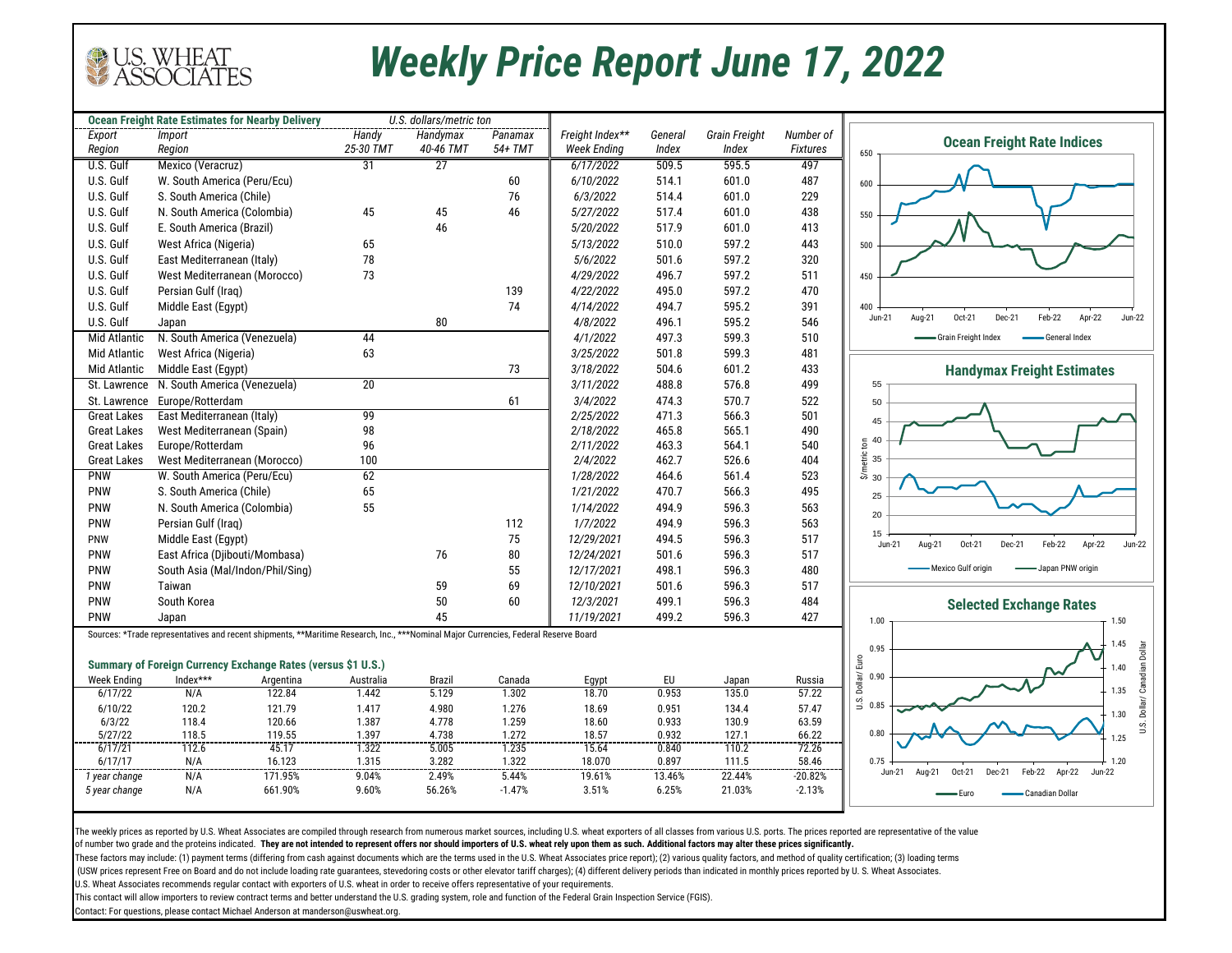**Weekly Price Report June 17, 2022** *Weekly Price Report June 17, 2022*